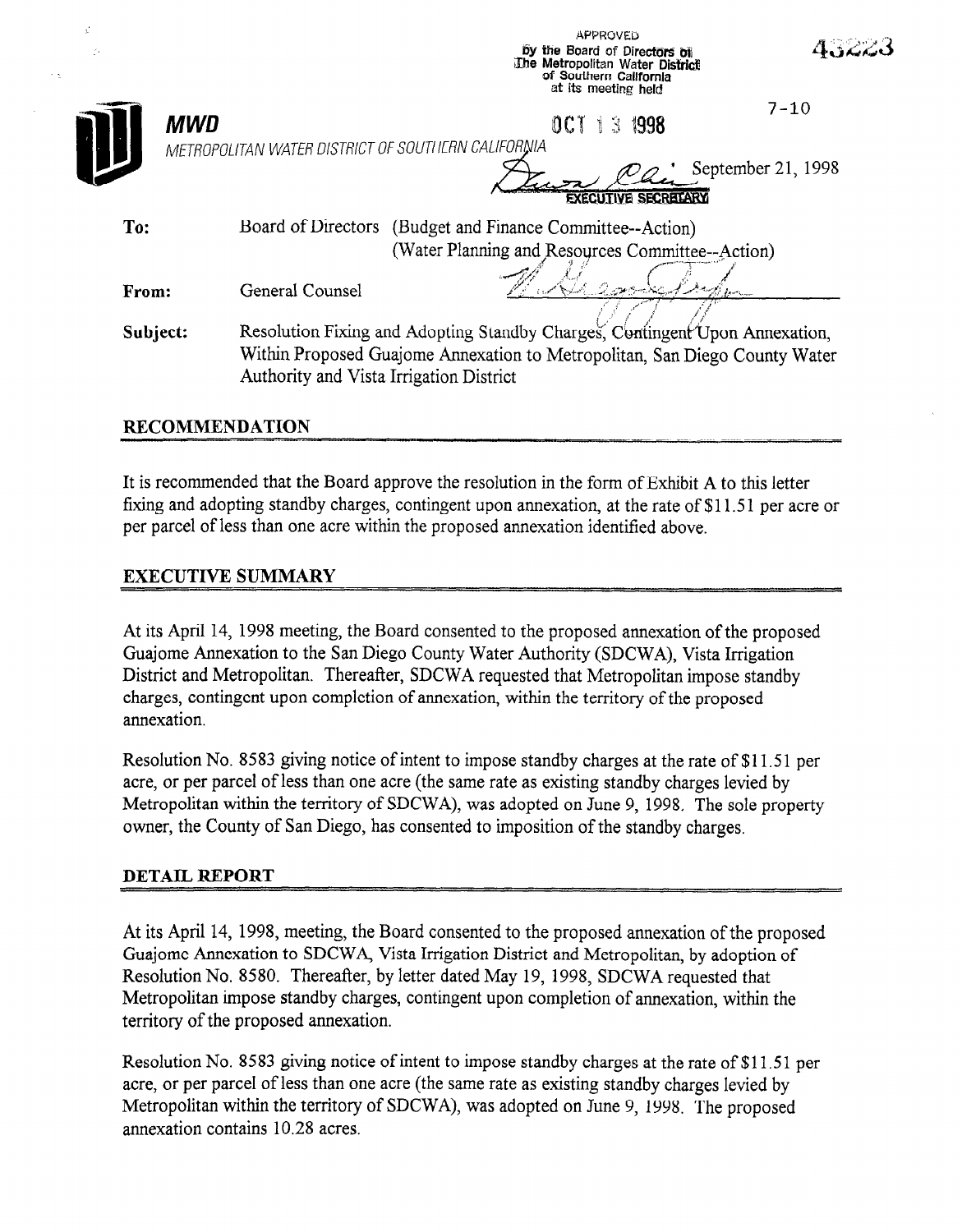$\frac{1}{2}$ 

Resolution No. 8583 set a public hearing on the standby charges for September 15, 1998, and instructed the Executive Secretary to mail assessment ballots giving notice of the proposed imposition of standby charges and providing opportunity for the property owner to consent to or protest the charges. The sole property owner, the County of San Diego, returned the ballots to the Executive Secretary indicating consent to imposition of the standby charges, No interested members of the public appeared at the public hearing.

The above recommendation proposes that the Board adopt the attached Resolution fixing and adopting water standby charges for fiscal year 1998-99 at the rate of \$11.5 1 per acre, or per parcel of less than one acre, contingent upon completion of annexation.

SBB:gmy #11991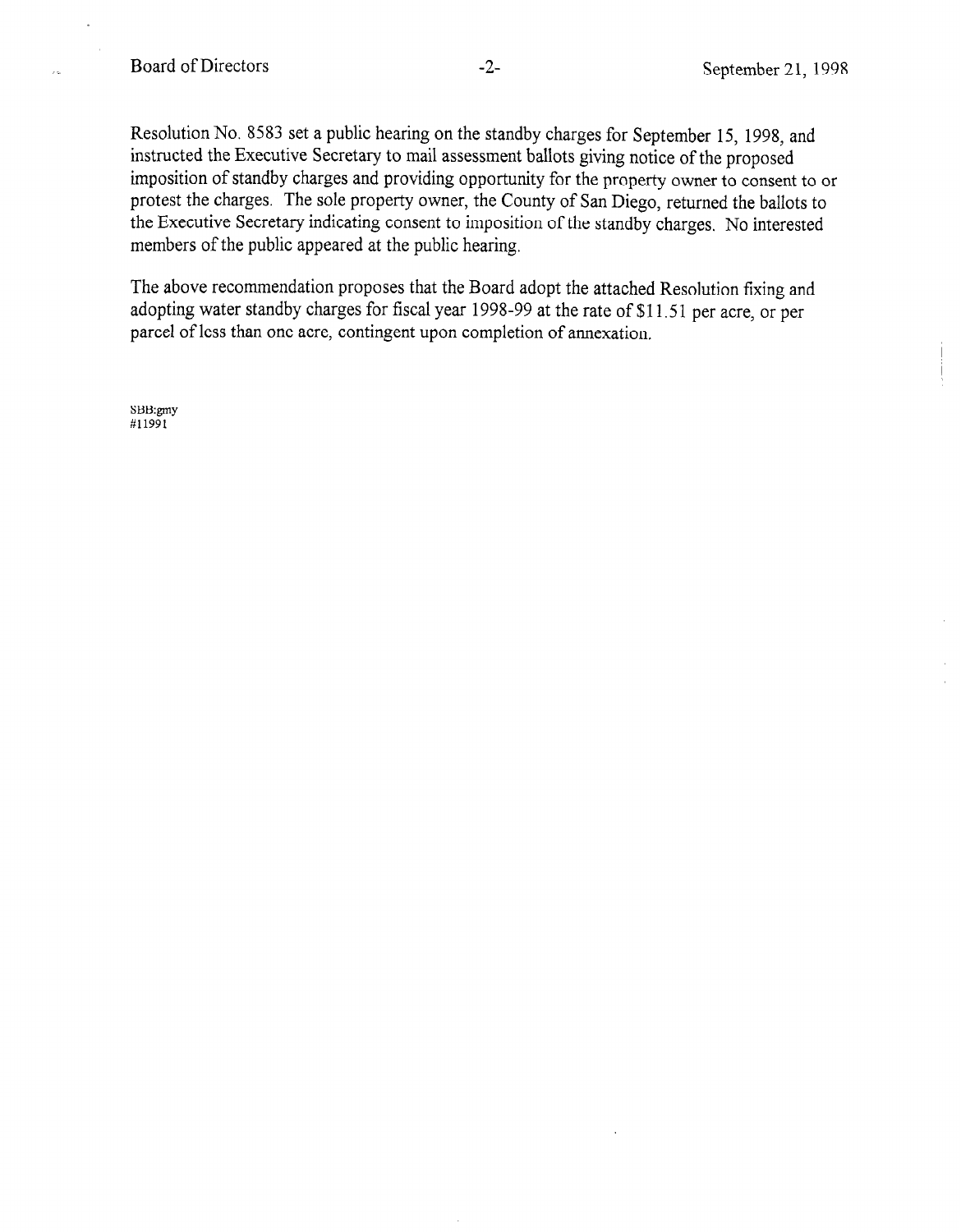4. . 22. . .

Attachment A to Board Letter7 - 10 Legal Department September 21, 1998

#### THE METROPOLITAN WATER DISTRICT OF SOUTHERN CALIFORNIA

#### RESOLUTION 8608

# RESOLUTION OF THE BOARD OF DIRECTORS OF THE METROPOLITAN WATER DISTRICT OF SOUTHERN CALIFORNIA FIXING AND ADOPTING WATER STANDBY CHARGE CONTINGENT UPON ANNEXATION

WHEREAS, by Resolution 8583, adopted at its meeting held June 9, 1998, the  $B = \frac{1}{2}$  METRICAS, by The Metropolitan Society at as include the  $\frac{1}{2}$ . board of Directors (Board) of the intentiopolitan's water District of Southern Cambridge (Metropolitan) gave notice of the intention of Metropolitan's Board to consider and take action at its regular meeting to be held September 15, 1998, on the General Manager's recommendation to impose a water standby charge for fiscal year 1998-99 on the properties described in the Engineer's Report dated June 1998, which was prepared by a registered professional engineer certified by the State of California and was attached as Attachment 1 to Resolution 8583;

WHEREAS, the owners of the parcels identified in the Engineer's Report dated June 1998 have applied for annexation into the San Diego County Water Authority (SDCWA), Vista Irrigation District and Metropolitan;

WHEREAS, upon annexation, Metropolitan water will be available to such properties and such parcels will receive the benefit of the projects provided in part with proceeds of Metropolitan water standby charges, as described in the Engineer's Report;

WHEREAS, SDCWA has requested that Metropolitan impose water standby charges on such properties at the rate specified in the Engineer's Report and provided herein, following annexation of such properties into Metropolitan;

WHEREAS, Resolution 8583 provided that the Board would meet in regular session at its meeting on September 15, 1997, to hold a public protest hearing at which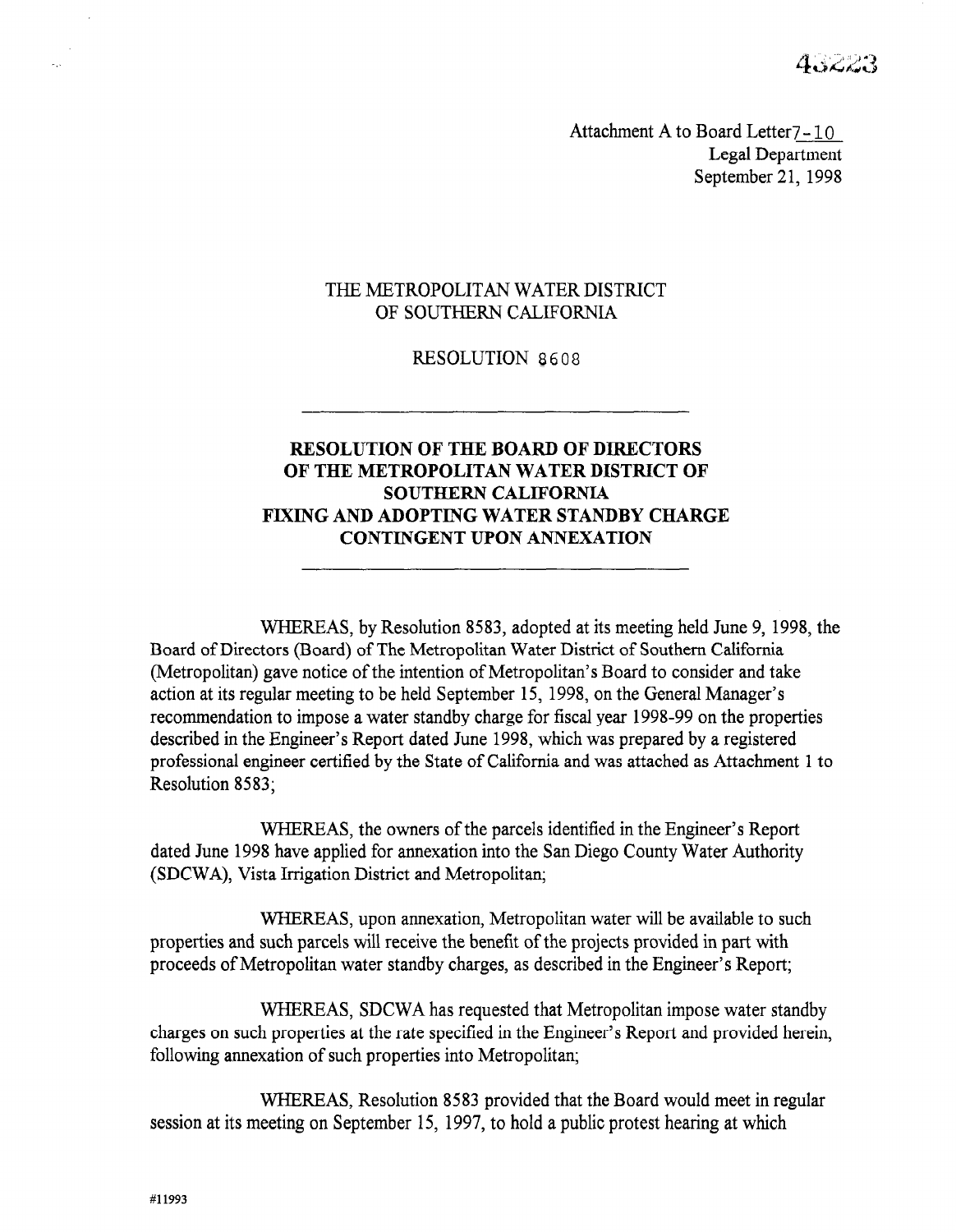interested parties may present their views regarding the proposed standby charges and the Engineer's Report;

WHEREAS, pursuant to the terms of Resolution 8583 the Executive Secretary provided written notice in accordance with the requirements of Article XIII D, Section 4, of the California Constitution of the proposed standby charge by mail to the record owner of each property identified in the Engineer's Report of such public hearing, and each notice included an assessment ballot whereby the owner could indicate his or her name, reasonable identification of his or her parcel, and his or her support for or opposition to the proposed water standby charge;

WHEREAS, the Board conducted a public hearing at its regular meeting on September 15, 1998, at which interested parties were given the opportunity to present their views regarding the proposed water standby charge and the Engineer's Report and to protest the charges, if they so desired, and the Board duly considered all such protests and other views presented to it at the public hearing; and

WHEREAS, prior to the conclusion of the public hearing the Executive Secretary tabulated the assessment ballots submitted at or before the hearing, and found that no ballots were submitted in opposition to the charges, and that no majority protest (as defined in Article XIII D, Section 4 of the California Constitution) exists;

NOW THEREFORE, the Board of Directors of The Metropolitan Water  $D_{\text{tot}}$  of  $\mathcal{L}$   $\mathcal{L}$  of  $\mathcal{L}$  and  $\mathcal{L}$  are board or Directors or The Metropolitan  $\mathbf{v}$ 

Section 1. That the Board of Directors of Metropolitan pursuant to the Section 1. That the Board of Directors of Metropolitan, pursuant to the Engineer's Report dated June 1998 and attached to Resolution 8583, finds that the lands described in said Engineer's Report upon annexation to Metropolitan will be benefited as described in such report and on that basis, hereby fixes and adopts a water standby charge for fiscal year 1998-99 on such lands to which Metropolitan water is made available for any purpose, whether water is actually used or not.

Section 2. That the standby charge per acre of land, or per parcel of land less Section 2. That the standby charge per acre of land, or per parcel of land less than an acre, as shown in the Engineer's Report, shall be  $$11.51$ , which is equal to the amount of Metropolitan's existing standby charge on other properties located within the territory of SDCWA.

**Section 3.** That no charge on any parcel exceeds the reasonable cost of the proportional special benefit conferred on that parcel, as shown in the Engineer's Report. The Engineer's Report separates the special benefits from the general benefits and identifies each of the parcels on which a special benefit is conferred.

Section 4. That the water standby charge shall be collected on the tax rolls, together with the ad valorem property taxes which are levied by Metropolitan for the payment of pre-1978 voter-approved indebtedness. Any amounts so collected shall be applied as a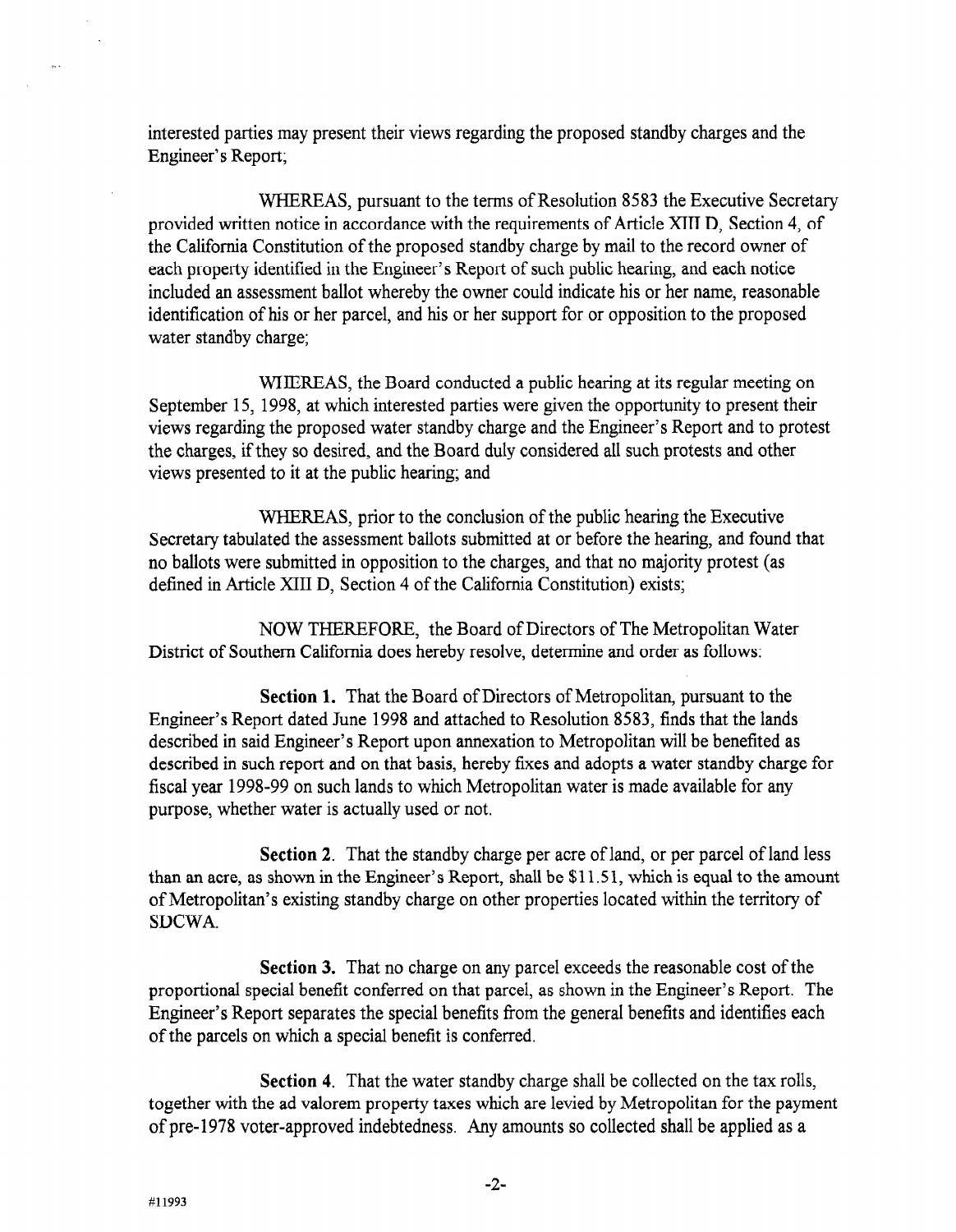credit against SDCWA's obligation to pay its readiness-to-serve charge for fiscal year 1998-99. After such member agency's readiness-to-serve charge allocation is fully satisfied, any additional collections shall be credited to other outstanding obligations of such member agency to Metropolitan or future readiness-to-serve obligations of such agency.

Section 5. That the water standby charge is fixed and adopted contingent upon completion of annexation of the lands described in the Engineer's Report, or any portion thereof, into Metropolitan on or before June 30, 1999. In the event that only a portion of such lands are annexed into Metropolitan on or before June 30, 1999, only such portion as is actually annexed shall be subject to Metropolitan standby charges. Following completion of annexation, such charges shall be imposed on the annexed portion of the lands described in the Engineer's Report without any further action of this Board. In the event that no portion of the lands identified in the Engineer's Report is annexed prior to June 30, 1999, the authorization contained in this Resolution shall expire and this Resolution shall have no further force or effect.

Section 6. That in the event that the water standby charge, or any portion thereof, is determined to be an unauthorized or invalid fee, charge or assessment by a final judgment in any proceeding at law or in equity, which judgment is not subject to appeal, or if the collection of the water standby charge shall be permanently enjoined and appeals of such injunction have been declined or exhausted, or if Metropolitan shall determine to rescind or revoke the water standby charge, then no further standby charge shall be collected within the territory described in the Engineer's Report and SDCWA shall pay its readiness-to-serve charge obligation to Metropolitan in full, as ifimposition of such water standby charges had never been sought.

Section 7. That this Board finds that the water standby charges provided in  $\frac{1}{2}$  section 7. That this board thius that the water standby charges provided in this Resolution are exempt from the provisions of the California Environmental Quality Act (CEQA) under State CEQA Guidelines  $15378(b)(5)$  since they constitute the creation of government funding mechanisms which do not involve commitment to any specific project which may result in a potentially significant physical impact on the environment or which will be used to fund projects which have CEQA documentation in place prior to construction of any facility or facilities.

Section 8. That the General Manager is hereby authorized and directed to take all necessary action to secure the collection of the water standby charge by the appropriate county officials, including payment of the reasonable cost of collection.

**Section 9.** That the General Manager and General Counsel are hereby authorized to do all things necessary and desirable to accomplish the purposes of this Resolution, including, without limitation, the commencement or defense of litigation.

 $\mathbf{A}$